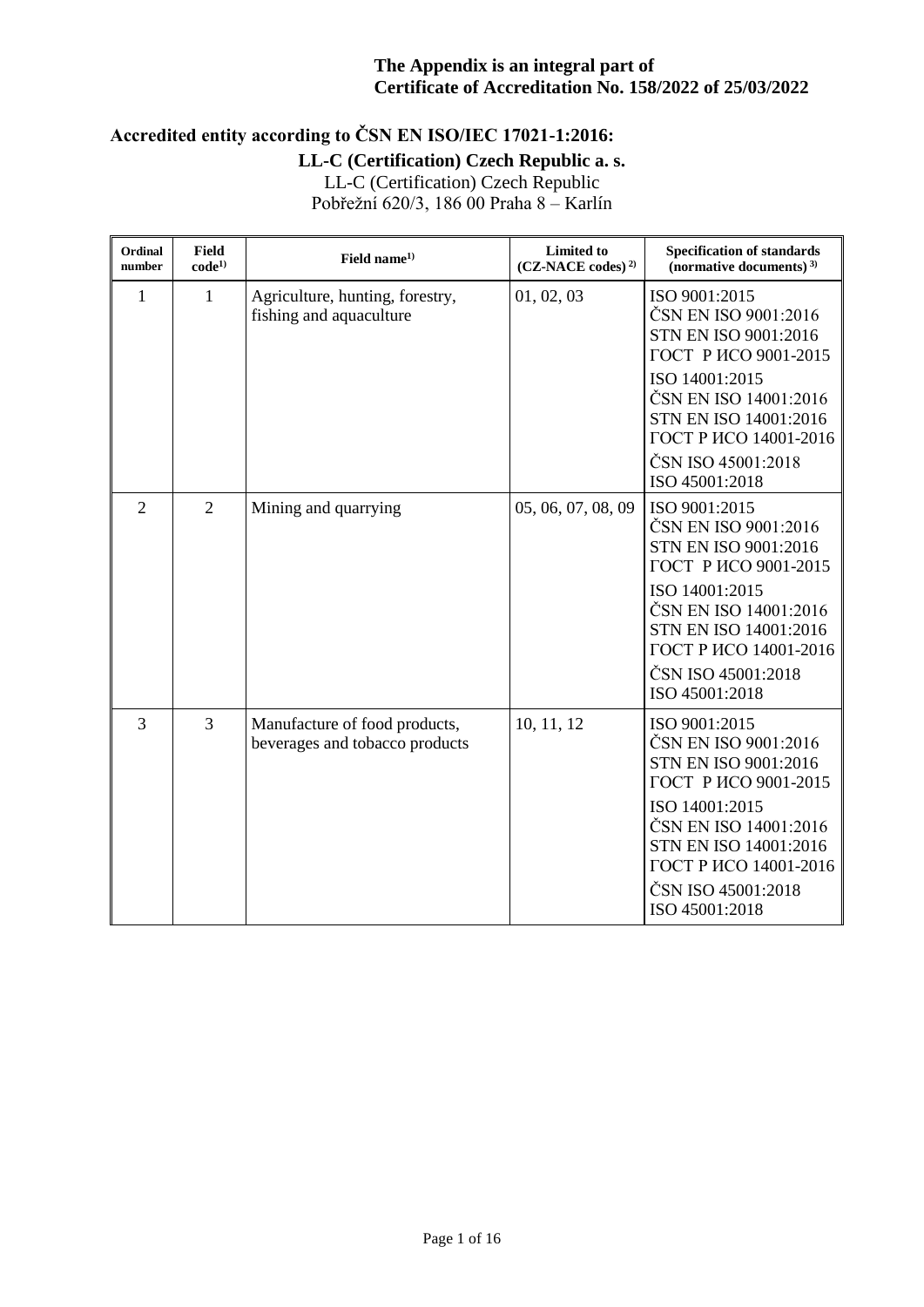# **Accredited entity according to ČSN EN ISO/IEC 17021-1:2016:**

# **LL-C (Certification) Czech Republic a. s.**

| Ordinal<br>number | <b>Field</b><br>$code^{1)}$ | Field name $1$                                                   | <b>Limited to</b><br>$(CZ-NACE codes)^{2}$ | <b>Specification of standards</b><br>(normative documents) $3$ )                                                                                                                                                           |
|-------------------|-----------------------------|------------------------------------------------------------------|--------------------------------------------|----------------------------------------------------------------------------------------------------------------------------------------------------------------------------------------------------------------------------|
| 4                 | $\overline{4}$              | Manufacture of textiles and wearing<br>apparel                   | 13, 14                                     | ISO 9001:2015<br>ČSN EN ISO 9001:2016<br>STN EN ISO 9001:2016<br>ГОСТ Р ИСО 9001-2015<br>ISO 14001:2015<br>ČSN EN ISO 14001:2016<br>STN EN ISO 14001:2016<br>ГОСТ Р ИСО 14001-2016<br>ČSN ISO 45001:2018<br>ISO 45001:2018 |
| 5                 | 5                           | Manufacture of leather and related<br>products                   | 15                                         | ISO 9001:2015<br>ČSN EN ISO 9001:2016<br>STN EN ISO 9001:2016<br>ГОСТ Р ИСО 9001-2015<br>ISO 14001:2015<br>ČSN EN ISO 14001:2016<br>STN EN ISO 14001:2016<br>ГОСТ Р ИСО 14001-2016<br>ČSN ISO 45001:2018<br>ISO 45001:2018 |
| 6                 | 6                           | Manufacture of wood and of<br>products of wood, except furniture | 16                                         | ISO 9001:2015<br>ČSN EN ISO 9001:2016<br>STN EN ISO 9001:2016<br>ГОСТ Р ИСО 9001-2015<br>ISO 14001:2015<br>ČSN EN ISO 14001:2016<br>STN EN ISO 14001:2016<br>ГОСТ Р ИСО 14001-2016<br>ČSN ISO 45001:2018<br>ISO 45001:2018 |
| 7                 | $\overline{7}$              | Manufacture of pulp, paper and<br>paper products                 | 17                                         | ISO 9001:2015<br>ČSN EN ISO 9001:2016<br>STN EN ISO 9001:2016<br>ГОСТ Р ИСО 9001-2015<br>ISO 14001:2015<br>ČSN EN ISO 14001:2016<br>STN EN ISO 14001:2016<br>ГОСТ Р ИСО 14001-2016<br>ČSN ISO 45001:2018<br>ISO 45001:2018 |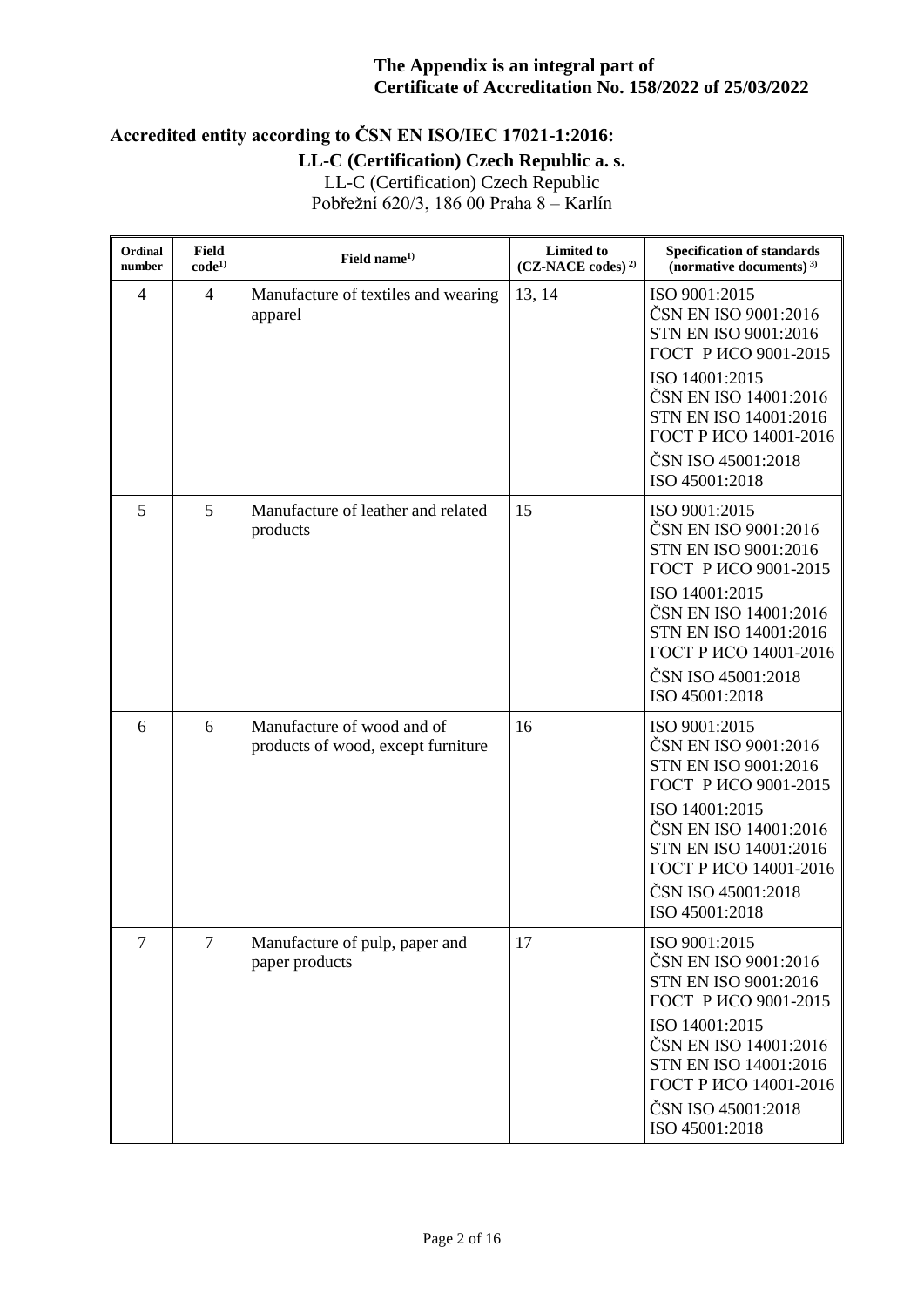# **Accredited entity according to ČSN EN ISO/IEC 17021-1:2016:**

## **LL-C (Certification) Czech Republic a. s.**

| Ordinal<br>number | <b>Field</b><br>$code^{1)}$ | Field name <sup>1)</sup>                                                          | <b>Limited to</b><br>$(CZ-NACE codes)^{2}$ | <b>Specification of standards</b><br>(normative documents) $3$ )                                                                                                                                                           |
|-------------------|-----------------------------|-----------------------------------------------------------------------------------|--------------------------------------------|----------------------------------------------------------------------------------------------------------------------------------------------------------------------------------------------------------------------------|
| 8                 | 8                           | Publishing of books, periodicals and<br>other publishing activities               | 58.1                                       | ISO 9001:2015<br>ČSN EN ISO 9001:2016<br>STN EN ISO 9001:2016<br>ГОСТ Р ИСО 9001-2015<br>ISO 14001:2015<br>ČSN EN ISO 14001:2016<br>STN EN ISO 14001:2016<br>ГОСТ Р ИСО 14001-2016<br>ČSN ISO 45001:2018<br>ISO 45001:2018 |
| 9                 | 9                           | Printing and activities related to<br>printing, reproduction of recorded<br>media | 18                                         | ISO 9001:2015<br>ČSN EN ISO 9001:2016<br>STN EN ISO 9001:2016<br>ГОСТ Р ИСО 9001-2015<br>ISO 14001:2015<br>ČSN EN ISO 14001:2016<br>STN EN ISO 14001:2016<br>ГОСТ Р ИСО 14001-2016<br>ČSN ISO 45001:2018<br>ISO 45001:2018 |
| 10                | 10                          | Manufacture of coke and refined<br>petroleum products                             | 19                                         | ISO 9001:2015<br>ČSN EN ISO 9001:2016<br>STN EN ISO 9001:2016<br>ГОСТ Р ИСО 9001-2015<br>ISO 14001:2015<br>ČSN EN ISO 14001:2016<br>STN EN ISO 14001:2016<br>ГОСТ Р ИСО 14001-2016<br>ČSN ISO 45001:2018<br>ISO 45001:2018 |
| 11                | 12                          | Manufacture of chemicals, chemical<br>products and man-made fibres                | 20                                         | ISO 9001:2015<br>ČSN EN ISO 9001:2016<br>STN EN ISO 9001:2016<br>ГОСТ Р ИСО 9001-2015<br>ISO 14001:2015<br>ČSN EN ISO 14001:2016<br>STN EN ISO 14001:2016<br>ГОСТ Р ИСО 14001-2016<br>ČSN ISO 45001:2018<br>ISO 45001:2018 |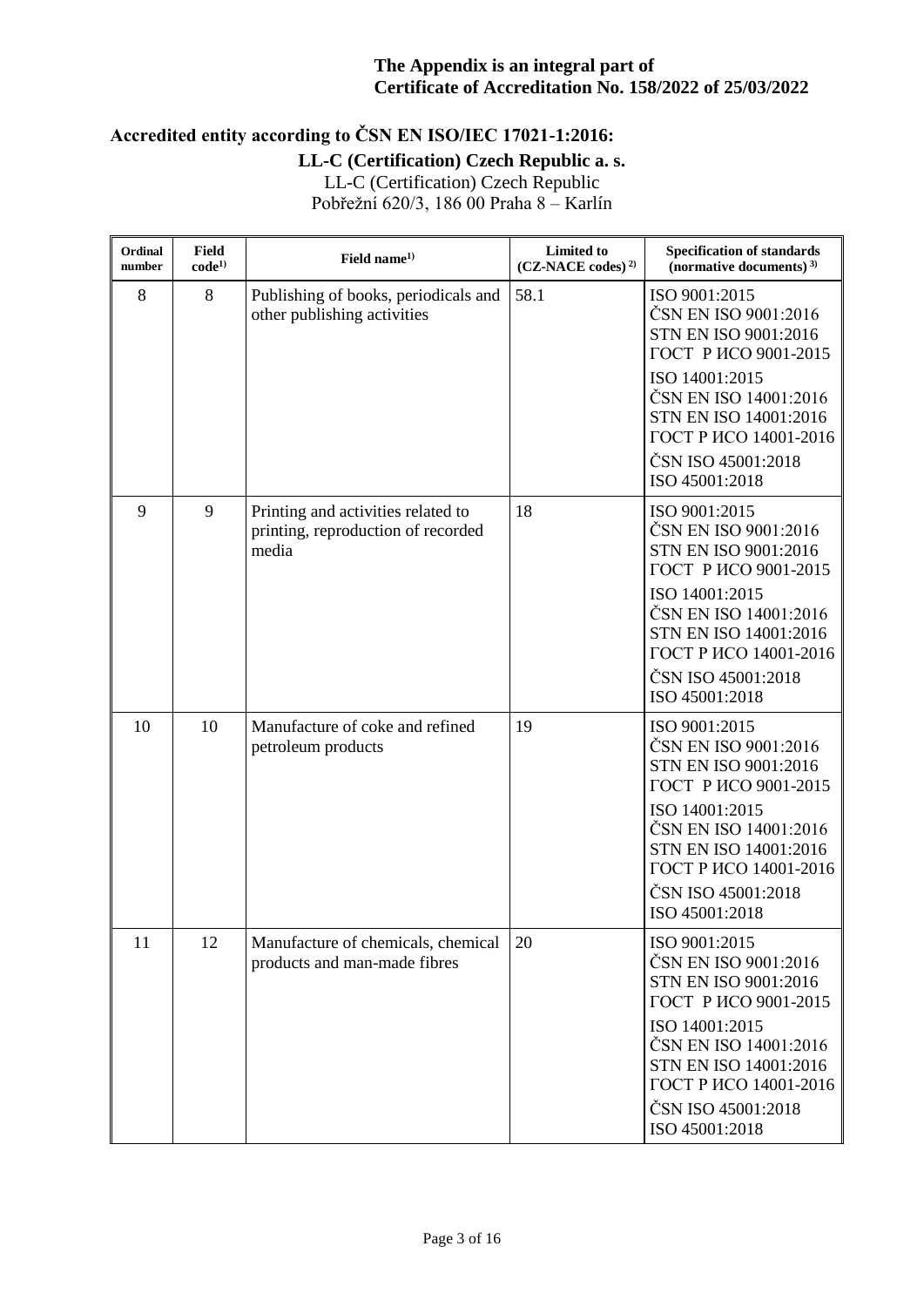# **Accredited entity according to ČSN EN ISO/IEC 17021-1:2016:**

## **LL-C (Certification) Czech Republic a. s.**

| Ordinal<br>number | <b>Field</b><br>$code^{1)}$ | Field name <sup>1)</sup>                                                                                                         | Limited to<br>$(CZ-NACE codes)^{2}$ | <b>Specification of standards</b><br>(normative documents) $3$ )                                                                                                                                                           |
|-------------------|-----------------------------|----------------------------------------------------------------------------------------------------------------------------------|-------------------------------------|----------------------------------------------------------------------------------------------------------------------------------------------------------------------------------------------------------------------------|
| 12                | 13                          | Manufacture of pharmaceuticals,<br>medicinal chemicals and botanical<br>products, medical and dental<br>instruments and supplies | 21                                  | ISO 9001:2015<br>ČSN EN ISO 9001:2016<br>STN EN ISO 9001:2016<br>ГОСТ Р ИСО 9001-2015<br>ISO 14001:2015<br>ČSN EN ISO 14001:2016<br>STN EN ISO 14001:2016<br>ГОСТ Р ИСО 14001-2016<br>ČSN ISO 45001:2018<br>ISO 45001:2018 |
| 13                | 14                          | Manufacture of rubber and plastic<br>products                                                                                    | 22                                  | ISO 9001:2015<br>ČSN EN ISO 9001:2016<br>STN EN ISO 9001:2016<br>ГОСТ Р ИСО 9001-2015<br>ISO 14001:2015<br>ČSN EN ISO 14001:2016<br>STN EN ISO 14001:2016<br>ГОСТ Р ИСО 14001-2016<br>ČSN ISO 45001:2018<br>ISO 45001:2018 |
| 14                | 15                          | Manufacture of other non-metallic<br>mineral products                                                                            | 23 except 23.5<br>and 23.6          | ISO 9001:2015<br>ČSN EN ISO 9001:2016<br>STN EN ISO 9001:2016<br>ГОСТ Р ИСО 9001-2015<br>ISO 14001:2015<br>ČSN EN ISO 14001:2016<br>STN EN ISO 14001:2016<br>ГОСТ Р ИСО 14001-2016<br>ČSN ISO 45001:2018<br>ISO 45001:2018 |
| 15                | 16                          | Manufacture of cement, lime and<br>plaster, articles of concrete,<br>cement and plaster                                          | 23.5, 23.6                          | ISO 9001:2015<br>ČSN EN ISO 9001:2016<br>STN EN ISO 9001:2016<br>ГОСТ Р ИСО 9001-2015<br>ISO 14001:2015<br>ČSN EN ISO 14001:2016<br>STN EN ISO 14001:2016<br>ГОСТ Р ИСО 14001-2016<br>ČSN ISO 45001:2018<br>ISO 45001:2018 |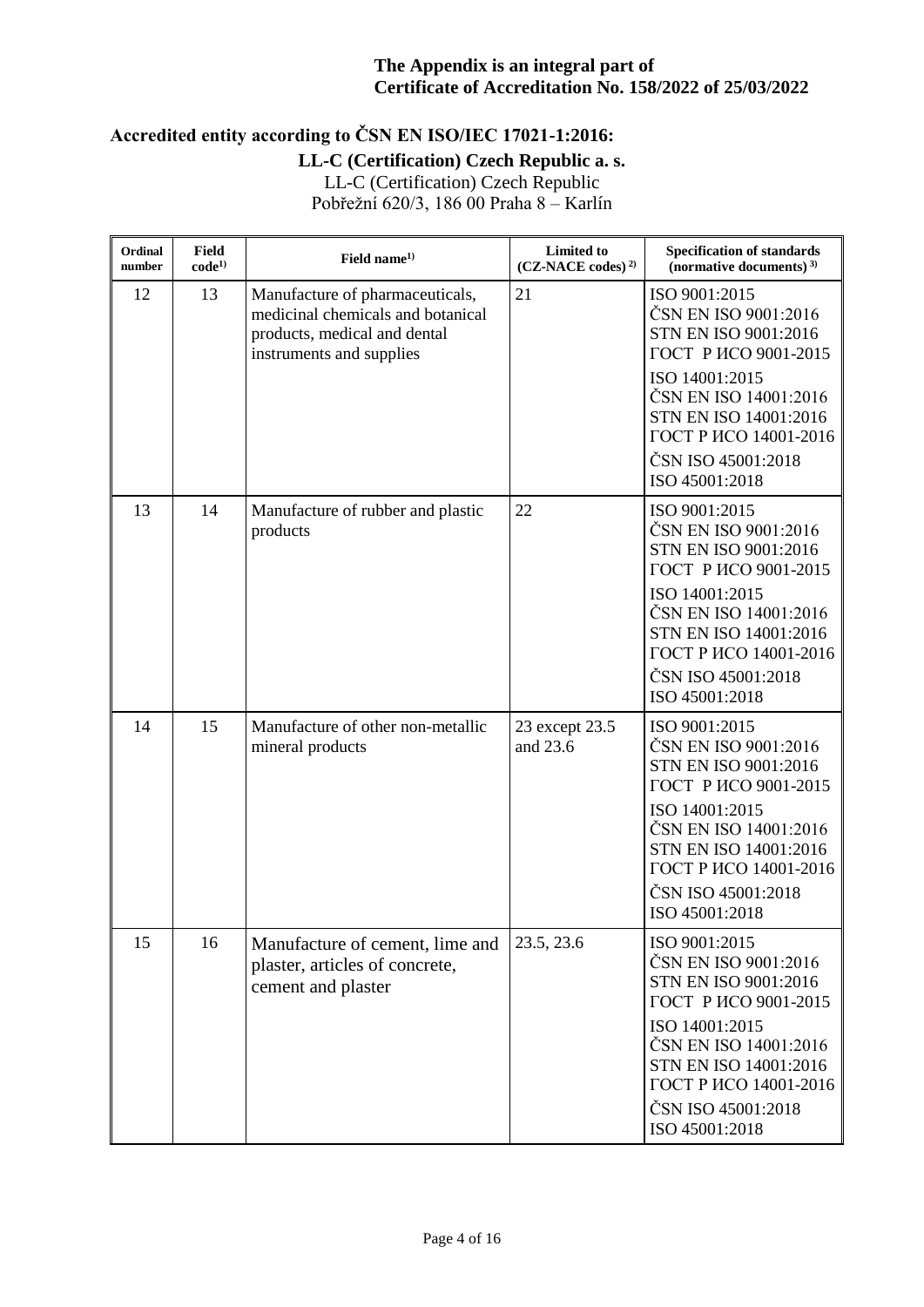# **Accredited entity according to ČSN EN ISO/IEC 17021-1:2016:**

### **LL-C (Certification) Czech Republic a. s.**

| Ordinal<br>number | <b>Field</b><br>$code^{1)}$ | Field name <sup>1)</sup>                                     | Limited to<br>$(CZ-NACE codes)^{2}$          | <b>Specification of standards</b><br>(normative documents) $3$ )                                                                                                                                                                                                                                                                                                              |
|-------------------|-----------------------------|--------------------------------------------------------------|----------------------------------------------|-------------------------------------------------------------------------------------------------------------------------------------------------------------------------------------------------------------------------------------------------------------------------------------------------------------------------------------------------------------------------------|
| 16                | 17                          | Manufacture of basic metals and<br>fabricated metal products | 24 except 24.46,<br>25 except 25.4,<br>33.11 | ISO 9001:2015<br>ČSN EN ISO 9001:2016<br>STN EN ISO 9001:2016<br>ГОСТ Р ИСО 9001-2015                                                                                                                                                                                                                                                                                         |
|                   |                             |                                                              |                                              | and in connection with<br>Council Regulation (EU)<br>No. 333/2011<br>(art. 3 Criteria for iron and<br>steel scrap and art. 6<br>Quality Management)<br>(art. 4 Criteria for<br>aluminium scrap and art. 6<br><b>Quality Management</b> )<br>ISO 14001:2015<br>ČSN EN ISO 14001:2016<br>STN EN ISO 14001:2016<br>ГОСТ Р ИСО 14001-2016<br>ČSN ISO 45001:2018<br>ISO 45001:2018 |
| 17                | 18                          | Manufacture of machinery and<br>equipment n.e.c.             | 25.4,<br>28, 33.12, 33.2,<br>30.4            | ISO 9001:2015<br>ČSN EN ISO 9001:2016<br>STN EN ISO 9001:2016<br>ГОСТ Р ИСО 9001-2015<br>ISO 14001:2015<br>ČSN EN ISO 14001:2016<br>STN EN ISO 14001:2016<br>ГОСТ Р ИСО 14001-2016<br>ČSN ISO 45001:2018<br>ISO 45001:2018                                                                                                                                                    |
| 18                | 19                          | Manufacture of electrical and optical<br>equipment           | 26, 27,<br>33.13, 33.14,<br>95.1             | ISO 9001:2015<br>ČSN EN ISO 9001:2016<br>STN EN ISO 9001:2016<br>ГОСТ Р ИСО 9001-2015<br>ISO 14001:2015<br>ČSN EN ISO 14001:2016<br>STN EN ISO 14001:2016<br>ГОСТ Р ИСО 14001-2016<br>ČSN ISO 45001:2018<br>ISO 45001:2018                                                                                                                                                    |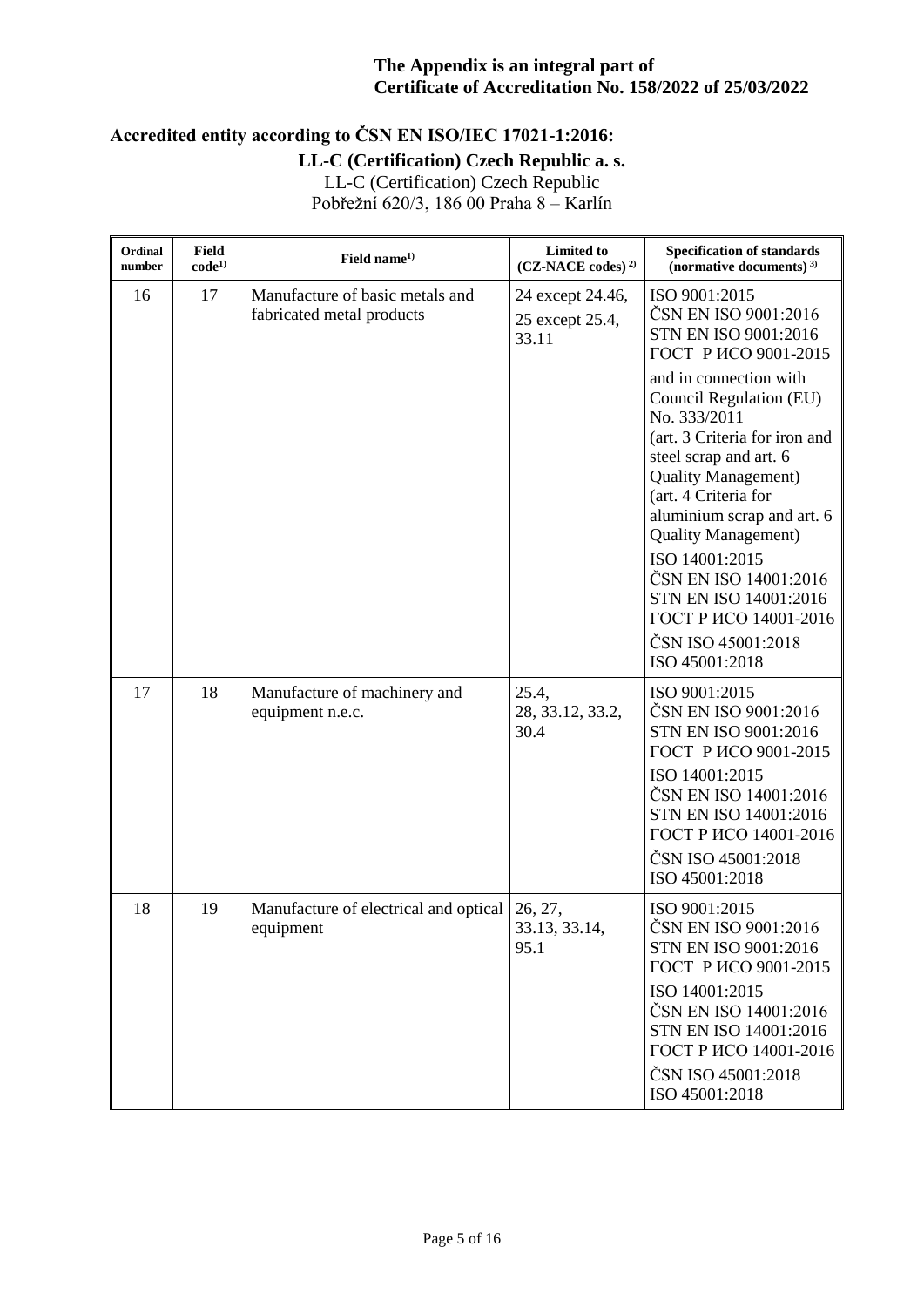# **Accredited entity according to ČSN EN ISO/IEC 17021-1:2016:**

## **LL-C (Certification) Czech Republic a. s.**

| Ordinal<br>number | <b>Field</b><br>$code^{1)}$ | Field name $1)$                                                | Limited to<br>$(CZ-NACE codes)^{2}$ | <b>Specification of standards</b><br>(normative documents) $^{3)}$                                                                                                                                                         |
|-------------------|-----------------------------|----------------------------------------------------------------|-------------------------------------|----------------------------------------------------------------------------------------------------------------------------------------------------------------------------------------------------------------------------|
| 19                | 20                          | Building and repair of ships                                   | 30.1,<br>33.15                      | ISO 9001:2015<br>ČSN EN ISO 9001:2016<br>STN EN ISO 9001:2016<br>ГОСТ Р ИСО 9001-2015                                                                                                                                      |
|                   |                             |                                                                |                                     | ISO 14001:2015<br>ČSN EN ISO 14001:2016<br>STN EN ISO 14001:2016<br>ГОСТ Р ИСО 14001-2016                                                                                                                                  |
|                   |                             |                                                                |                                     | ČSN ISO 45001:2018<br>ISO 45001:2018                                                                                                                                                                                       |
| 20                | 21                          | Manufacture of air and spacecraft<br>and related machinery     | 30.3,<br>33.16                      | ISO 14001:2015<br>ČSN EN ISO 14001:2016<br>STN EN ISO 14001:2016<br>ГОСТ Р ИСО 14001-2016<br>ČSN ISO 45001:2018<br>ISO 45001:2018                                                                                          |
| 21                | 22                          | Manufacture of motor vehicles<br>and other transport equipment | 29.3,<br>33.17                      | ISO 9001:2015<br>ČSN EN ISO 9001:2016<br>STN EN ISO 9001:2016<br>ГОСТ Р ИСО 9001-2015<br>ISO 14001:2015<br>ČSN EN ISO 14001:2016<br>STN EN ISO 14001:2016<br>ГОСТ Р ИСО 14001-2016<br>ČSN ISO 45001:2018<br>ISO 45001:2018 |
| 22                | 23                          | Manufacture of furniture; other<br>manufacturing               | 31, 32,<br>33.19                    | ISO 9001:2015<br>ČSN EN ISO 9001:2016<br>STN EN ISO 9001:2016<br>ГОСТ Р ИСО 9001-2015<br>ISO 14001:2015<br>ČSN EN ISO 14001:2016<br>STN EN ISO 14001:2016<br>ГОСТ Р ИСО 14001-2016<br>ČSN ISO 45001:2018<br>ISO 45001:2018 |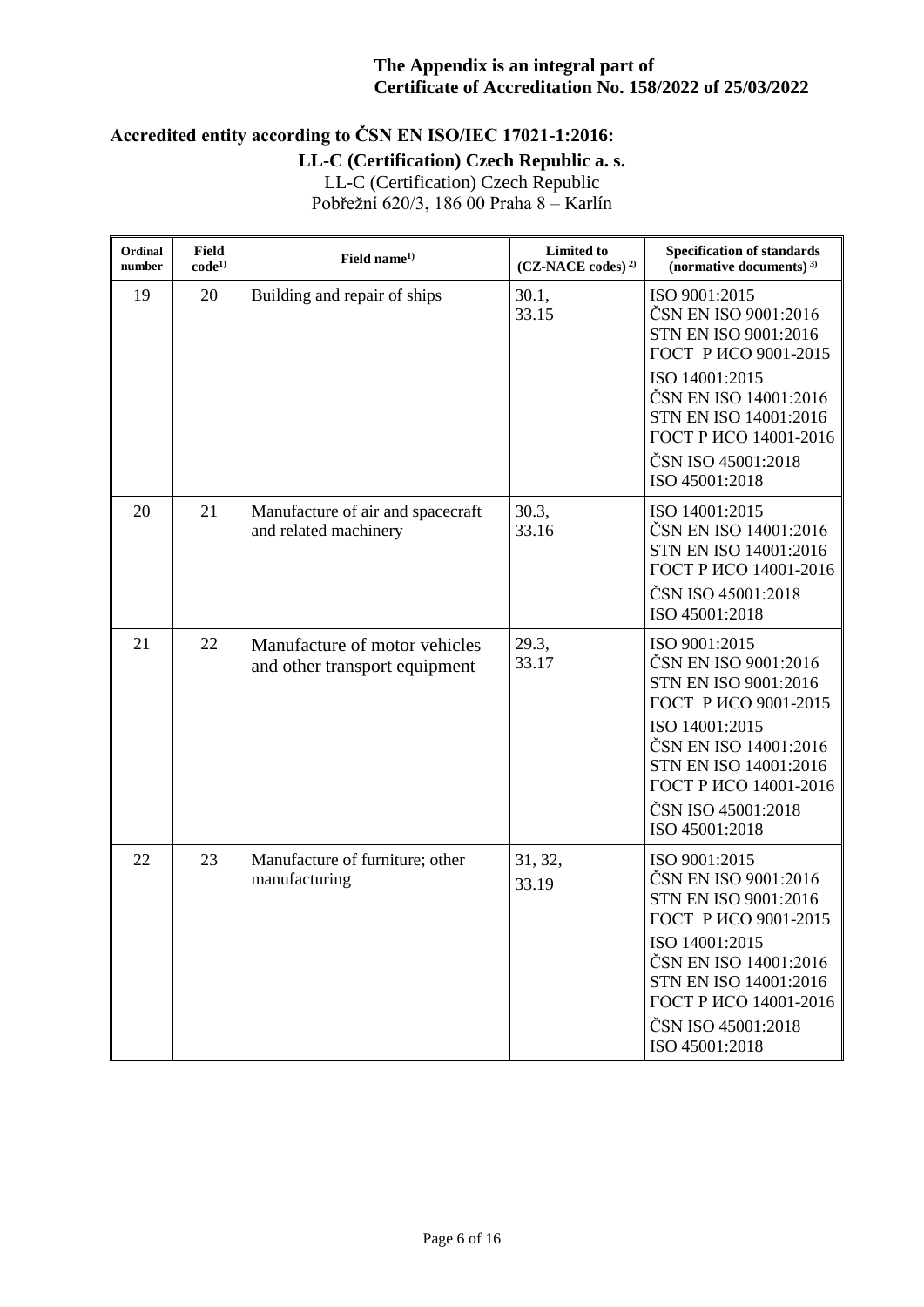# **Accredited entity according to ČSN EN ISO/IEC 17021-1:2016:**

### **LL-C (Certification) Czech Republic a. s.**

| Ordinal<br>number | Field<br>$code^{1)}$ | Field name <sup>1)</sup>                                           | <b>Limited to</b><br>$(CZ-NACE codes)^{2}$ | <b>Specification of standards</b><br>(normative documents) $3$ )                                                                                                                                                                                                                                                     |
|-------------------|----------------------|--------------------------------------------------------------------|--------------------------------------------|----------------------------------------------------------------------------------------------------------------------------------------------------------------------------------------------------------------------------------------------------------------------------------------------------------------------|
| 23                | 24                   | Materials recovery                                                 | 38.3                                       | ISO 9001:2015<br>ČSN EN ISO 9001:2016<br>STN EN ISO 9001:2016<br>ГОСТ Р ИСО 9001-2015                                                                                                                                                                                                                                |
|                   |                      |                                                                    |                                            | and in connection with<br>Council Regulation (EU)<br>No. 333/2011<br>(art. 3 Criteria for iron and<br>steel scrap and art. 6<br><b>Quality Management</b> )<br>(art. 4 Criteria for<br>aluminium scrap and art. 6<br><b>Quality Management</b> )<br>ISO 14001:2015<br>ČSN EN ISO 14001:2016<br>STN EN ISO 14001:2016 |
|                   |                      |                                                                    |                                            | ГОСТ Р ИСО 14001-2016<br>ČSN ISO 45001:2018<br>ISO 45001:2018                                                                                                                                                                                                                                                        |
| 24                | 25                   | Production, transmission and<br>distribution of electricity        | 35.1                                       | ISO 9001:2015<br>ČSN EN ISO 9001:2016<br>STN EN ISO 9001:2016<br>ГОСТ Р ИСО 9001-2015<br>ISO 14001:2015<br>ČSN EN ISO 14001:2016<br>STN EN ISO 14001:2016<br>ГОСТ Р ИСО 14001-2016<br>ČSN ISO 45001:2018<br>ISO 45001:2018                                                                                           |
| 25                | 26                   | Manufacture of gas; distribution of<br>gaseous fuels through mains | 35.2                                       | ISO 9001:2015<br>ČSN EN ISO 9001:2016<br>STN EN ISO 9001:2016<br>ГОСТ Р ИСО 9001-2015<br>ISO 14001:2015<br>ČSN EN ISO 14001:2016<br>STN EN ISO 14001:2016<br>ГОСТ Р ИСО 14001-2016<br>ČSN ISO 45001:2018<br>ISO 45001:2018                                                                                           |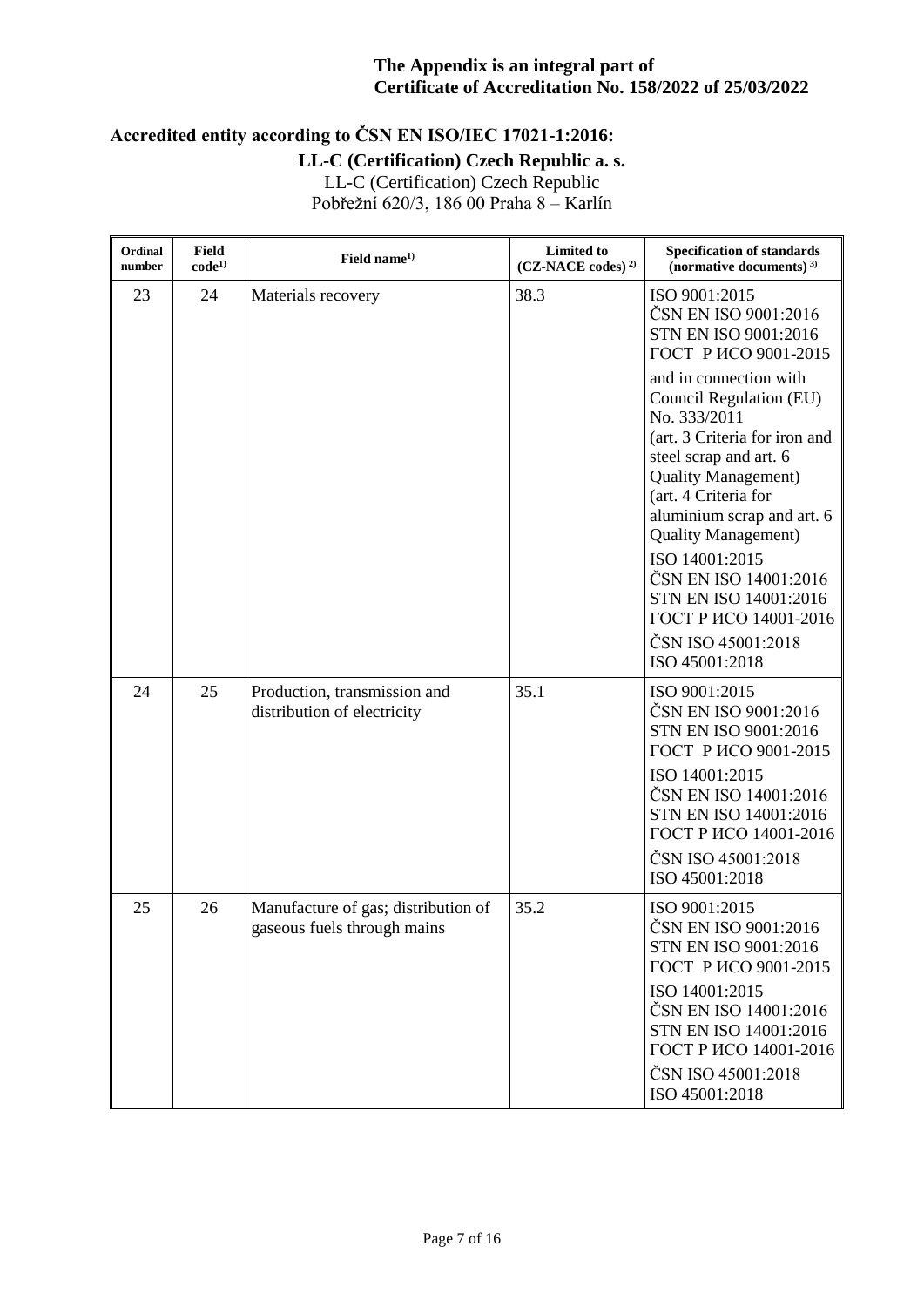# **Accredited entity according to ČSN EN ISO/IEC 17021-1:2016:**

## **LL-C (Certification) Czech Republic a. s.**

| Ordinal<br>number | <b>Field</b><br>$code^{1)}$ | Field name <sup>1)</sup>                                                                                    | Limited to<br>$(CZ-NACE codes)^{2}$ | <b>Specification of standards</b><br>(normative documents) $3$ )                                                                                                                                                           |
|-------------------|-----------------------------|-------------------------------------------------------------------------------------------------------------|-------------------------------------|----------------------------------------------------------------------------------------------------------------------------------------------------------------------------------------------------------------------------|
| 26                | 27                          | Collection, purification and<br>distribution of water, steam and hot<br>water supply                        | 35.3, 36                            | ISO 9001:2015<br>ČSN EN ISO 9001:2016<br>STN EN ISO 9001:2016<br>ГОСТ Р ИСО 9001-2015<br>ISO 14001:2015<br>ČSN EN ISO 14001:2016<br>STN EN ISO 14001:2016<br>ГОСТ Р ИСО 14001-2016<br>ČSN ISO 45001:2018<br>ISO 45001:2018 |
| 27                | 28                          | Construction                                                                                                | 41, 42, 43                          | ISO 9001:2015<br>ČSN EN ISO 9001:2016<br>STN EN ISO 9001:2016<br>ГОСТ Р ИСО 9001-2015<br>ISO 14001:2015<br>ČSN EN ISO 14001:2016<br>STN EN ISO 14001:2016<br>ГОСТ Р ИСО 14001-2016<br>ČSN ISO 45001:2018<br>ISO 45001:2018 |
| 28                | 29                          | Wholesale and retail trade; repair<br>of motor vehicles, motorcycles<br>and personal and household<br>goods | 45, 46, 47,<br>95.2                 | ISO 9001:2015<br>ČSN EN ISO 9001:2016<br>STN EN ISO 9001:2016<br>ГОСТ Р ИСО 9001-2015<br>ISO 14001:2015<br>ČSN EN ISO 14001:2016<br>STN EN ISO 14001:2016<br>ГОСТ Р ИСО 14001-2016<br>ČSN ISO 45001:2018<br>ISO 45001:2018 |
| 29                | 30                          | Accommodation and food and<br>beverage service activities                                                   | 55,56                               | ISO 9001:2015<br>ČSN EN ISO 9001:2016<br>STN EN ISO 9001:2016<br>ГОСТ Р ИСО 9001-2015<br>ISO 14001:2015<br>ČSN EN ISO 14001:2016<br>STN EN ISO 14001:2016<br>ГОСТ Р ИСО 14001-2016<br>ČSN ISO 45001:2018<br>ISO 45001:2018 |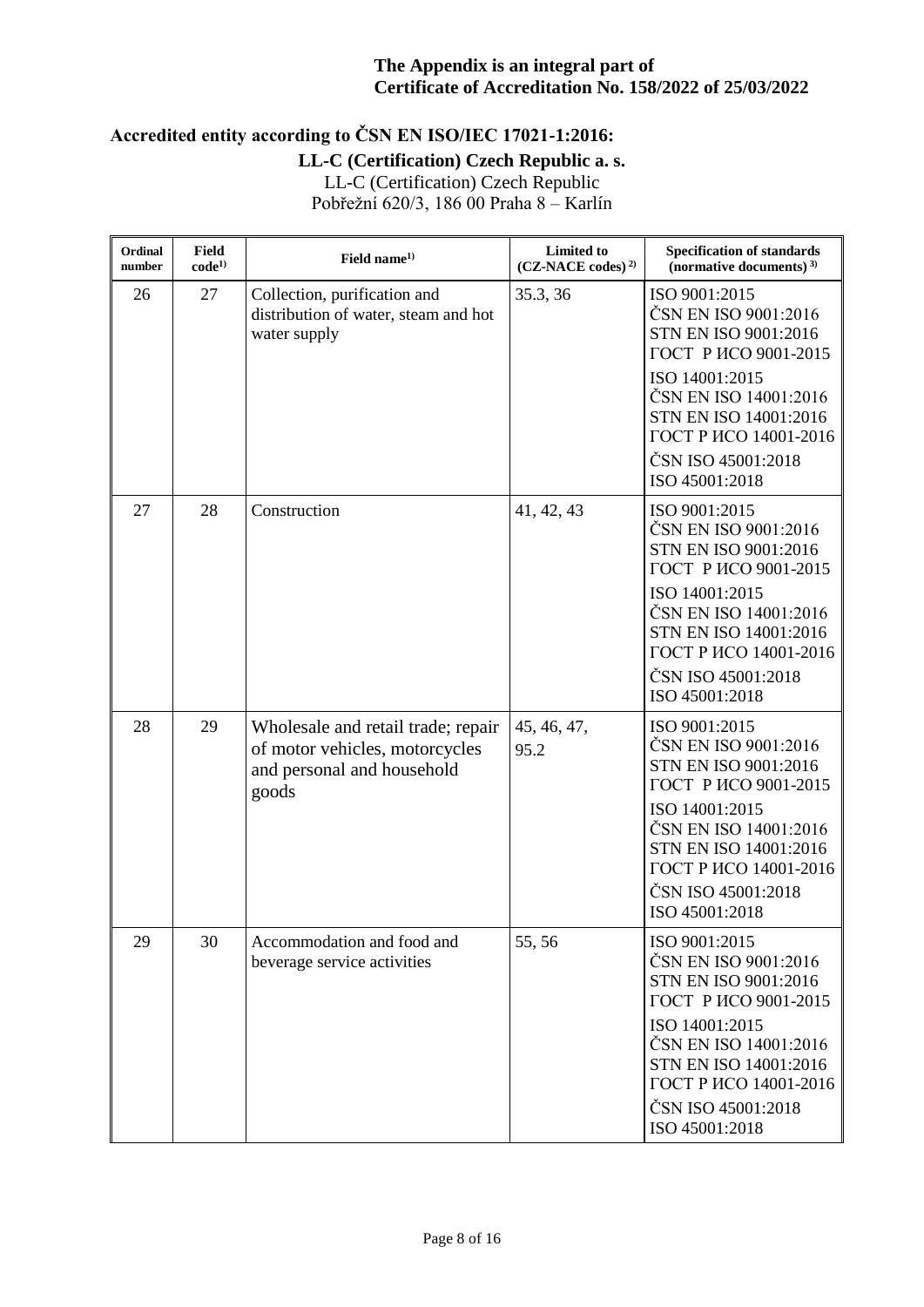# **Accredited entity according to ČSN EN ISO/IEC 17021-1:2016:**

# **LL-C (Certification) Czech Republic a. s.**

| Ordinal<br>number | <b>Field</b><br>$code^{1)}$ | Field name <sup>1)</sup>                                                                                      | <b>Limited to</b><br>$(CZ-NACE codes)^{2}$              | <b>Specification of standards</b><br>(normative documents) $^{3)}$                                                                                                                                                         |
|-------------------|-----------------------------|---------------------------------------------------------------------------------------------------------------|---------------------------------------------------------|----------------------------------------------------------------------------------------------------------------------------------------------------------------------------------------------------------------------------|
| 30                | 31                          | Transport, storage and<br>communication                                                                       | 49,<br>50.1, 50.3, 50.4,<br>51.10, 51.21,<br>52, 53, 61 | ISO 9001:2015<br>ČSN EN ISO 9001:2016<br>STN EN ISO 9001:2016<br>ГОСТ Р ИСО 9001-2015<br>ISO 14001:2015<br>ČSN EN ISO 14001:2016<br>STN EN ISO 14001:2016<br>ГОСТ Р ИСО 14001-2016<br>ČSN ISO 45001:2018<br>ISO 45001:2018 |
| 31                | 32                          | Financial intermediation, real<br>estate and renting activities                                               | 68, 77, 64, 65, 66                                      | ISO 9001:2015<br>ČSN EN ISO 9001:2016<br>STN EN ISO 9001:2016<br>ГОСТ Р ИСО 9001-2015<br>ISO 14001:2015<br>ČSN EN ISO 14001:2016<br>STN EN ISO 14001:2016<br>ГОСТ Р ИСО 14001-2016<br>ČSN ISO 45001:2018<br>ISO 45001:2018 |
| 32                | 33                          | Information technology activities                                                                             | 58.2, 62, 63.1                                          | ISO 9001:2015<br>ČSN EN ISO 9001:2016<br>STN EN ISO 9001:2016<br>ГОСТ Р ИСО 9001-2015<br>ISO 14001:2015<br>ČSN EN ISO 14001:2016<br>STN EN ISO 14001:2016<br>ГОСТ Р ИСО 14001-2016<br>ČSN ISO 45001:2018<br>ISO 45001:2018 |
| 33                | 34                          | Research and development,<br>architectural and engineering<br>activities and related technical<br>consultancy | 71, 72, 74 except<br>74.2 and 74.3                      | ISO 9001:2015<br>ČSN EN ISO 9001:2016<br>STN EN ISO 9001:2016<br>ГОСТ Р ИСО 9001-2015<br>ISO 14001:2015<br>ČSN EN ISO 14001:2016<br>STN EN ISO 14001:2016<br>ГОСТ Р ИСО 14001-2016<br>ČSN ISO 45001:2018<br>ISO 45001:2018 |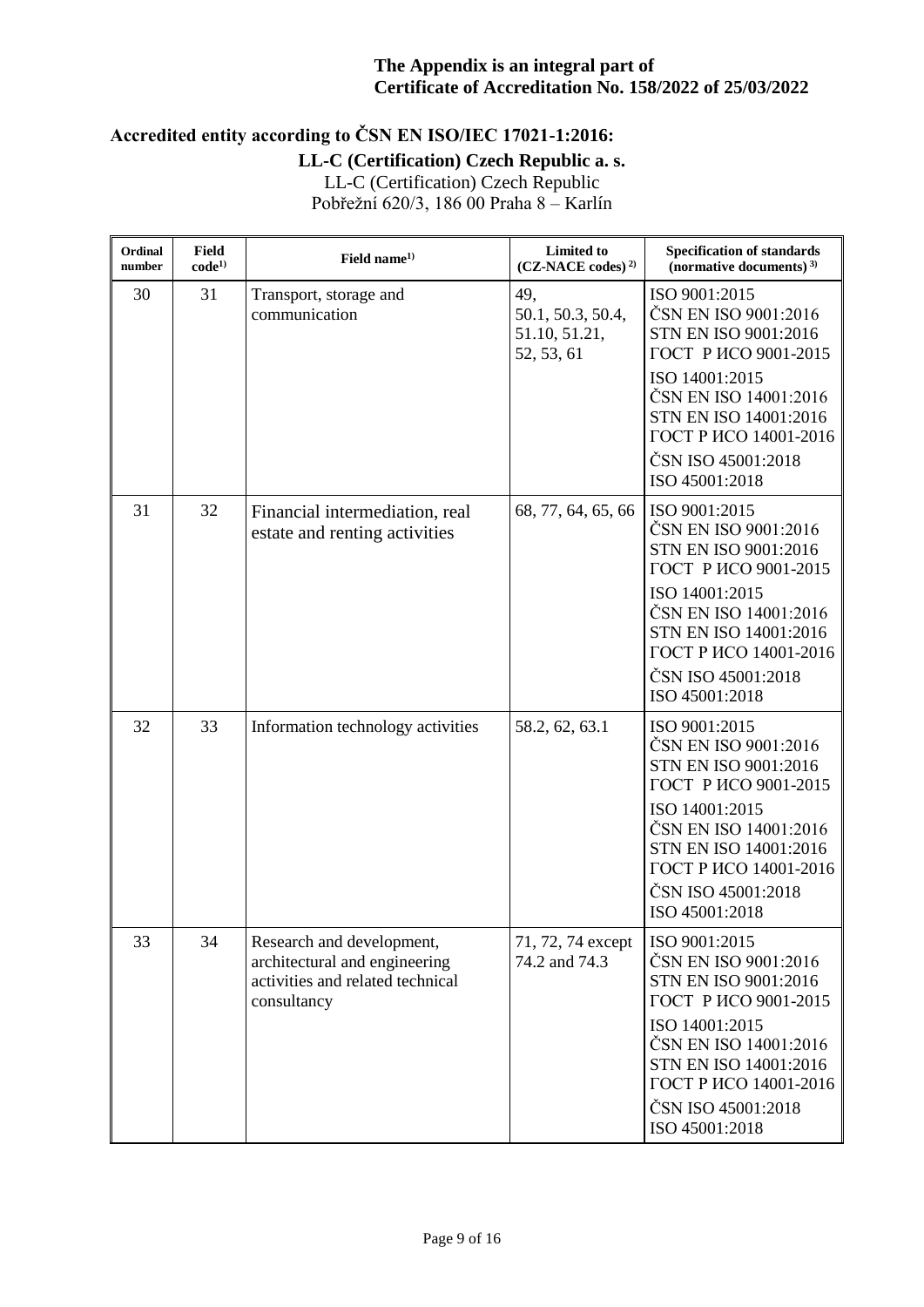# **Accredited entity according to ČSN EN ISO/IEC 17021-1:2016:**

## **LL-C (Certification) Czech Republic a. s.**

| Ordinal<br>number | <b>Field</b><br>$code^{1)}$ | Field name <sup>1)</sup>                                         | <b>Limited to</b><br>$(CZ-NACE codes)^{2}$   | <b>Specification of standards</b><br>(normative documents) $^{3)}$                                                                                                                                                         |
|-------------------|-----------------------------|------------------------------------------------------------------|----------------------------------------------|----------------------------------------------------------------------------------------------------------------------------------------------------------------------------------------------------------------------------|
| 34                | 35                          | Other business activities                                        | 69, 70, 73,<br>74.2, 74.3,<br>78, 80, 81, 82 | ISO 9001:2015<br>ČSN EN ISO 9001:2016<br>STN EN ISO 9001:2016<br>ГОСТ Р ИСО 9001-2015<br>ISO 14001:2015<br>ČSN EN ISO 14001:2016<br>STN EN ISO 14001:2016<br>ГОСТ Р ИСО 14001-2016<br>ČSN ISO 45001:2018<br>ISO 45001:2018 |
| 35                | 36                          | Public administration and defence;<br>compulsory social security | 84                                           | ISO 9001:2015<br>ČSN EN ISO 9001:2016<br>STN EN ISO 9001:2016<br>ГОСТ Р ИСО 9001-2015<br>ISO 14001:2015<br>ČSN EN ISO 14001:2016<br>STN EN ISO 14001:2016<br>ГОСТ Р ИСО 14001-2016<br>ČSN ISO 45001:2018<br>ISO 45001:2018 |
| 36                | 37                          | Education                                                        | 85                                           | ISO 9001:2015<br>ČSN EN ISO 9001:2016<br>STN EN ISO 9001:2016<br>ГОСТ Р ИСО 9001-2015<br>ISO 14001:2015<br>ČSN EN ISO 14001:2016<br>STN EN ISO 14001:2016<br>ГОСТ Р ИСО 14001-2016<br>ČSN ISO 45001:2018<br>ISO 45001:2018 |
| 37                | 38                          | Health and social work; veterinary<br>activities                 | 75, 86, 87, 88                               | ISO 9001:2015<br>ČSN EN ISO 9001:2016<br>STN EN ISO 9001:2016<br>ГОСТ Р ИСО 9001-2015<br>ISO 14001:2015<br>ČSN EN ISO 14001:2016<br>STN EN ISO 14001:2016<br>ГОСТ Р ИСО 14001-2016<br>ČSN ISO 45001:2018<br>ISO 45001:2018 |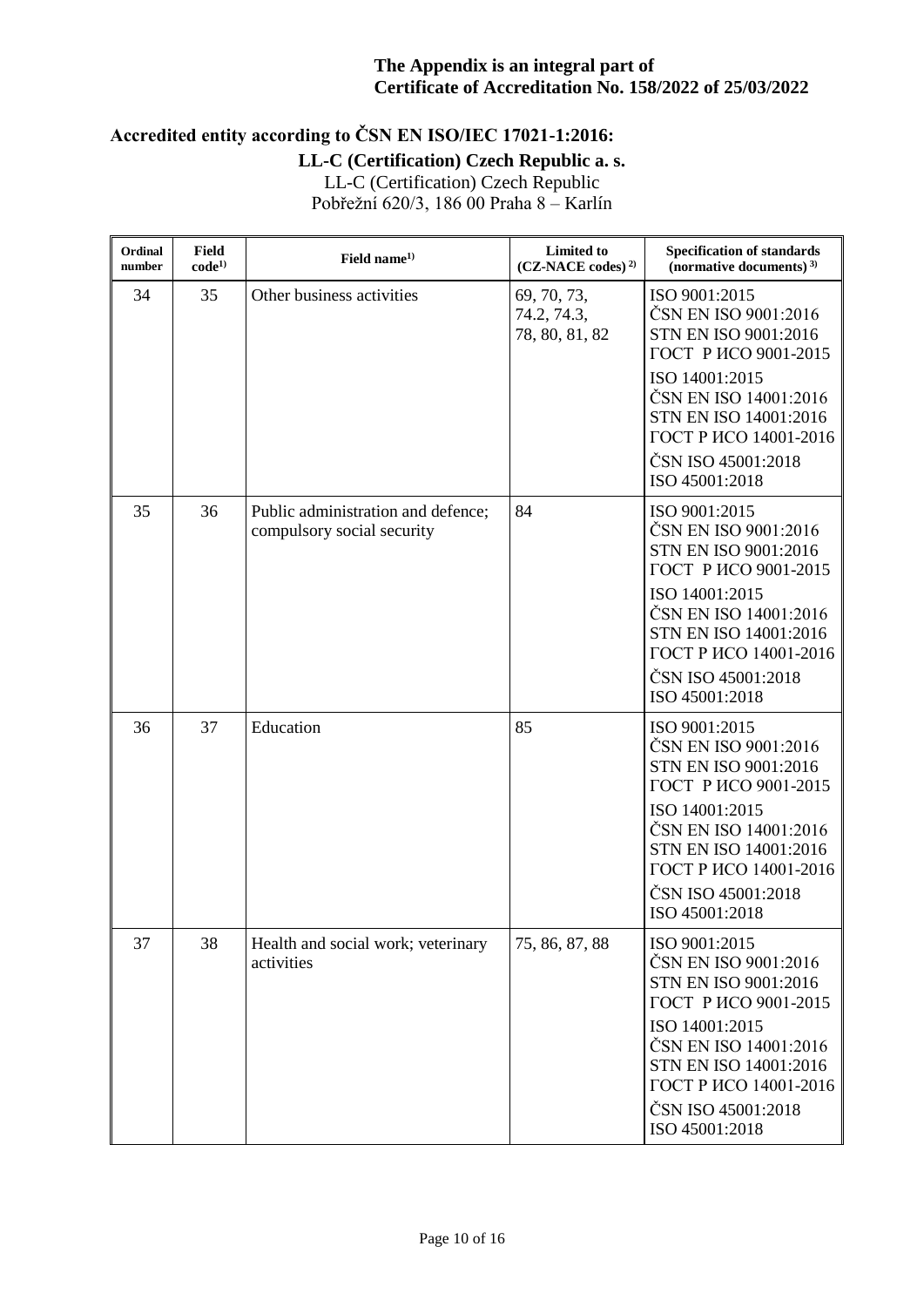# **Accredited entity according to ČSN EN ISO/IEC 17021-1:2016:**

#### **LL-C (Certification) Czech Republic a. s.**

LL-C (Certification) Czech Republic Pobřežní 620/3, 186 00 Praha 8 – Karlín

| Ordinal<br>number | <b>Field</b><br>$code^{1}$ | Field name <sup>1)</sup>                                   | <b>Limited to</b><br>$(CZ-NACE codes)^{2}$                              | <b>Specification of standards</b><br>(normative documents) $3$ )                                                                                                                                                           |
|-------------------|----------------------------|------------------------------------------------------------|-------------------------------------------------------------------------|----------------------------------------------------------------------------------------------------------------------------------------------------------------------------------------------------------------------------|
| 38                | 39                         | Other community, social and<br>personal service activities | 37,<br>38.1, 38.2,<br>39,<br>79.1, 79.90,<br>60, 91, 93.1, 96<br>90, 92 | ISO 9001:2015<br>ČSN EN ISO 9001:2016<br>STN EN ISO 9001:2016<br>ГОСТ Р ИСО 9001-2015<br>ISO 14001:2015<br>ČSN EN ISO 14001:2016<br>STN EN ISO 14001:2016<br>ГОСТ Р ИСО 14001-2016<br>ČSN ISO 45001:2018<br>ISO 45001:2018 |
| 39.               |                            | Quality system in the field of roads<br>$(SJ-PK)$          |                                                                         |                                                                                                                                                                                                                            |
|                   |                            | Design activities                                          | 71.11, 71.12.2,<br>71.12.9, 71.12,<br>74.90.9                           | ČSN EN ISO 9001:2016<br>with the use of instructions<br>stated in the Guideline<br>Quality System in the<br>Field of Roads (MP SJ-<br>PK, version 2019), Part<br>II/1                                                      |
|                   |                            | Surveying and diagnostic activities                        | 71.12.1, 71.12.9,<br>71.12, 71.20,<br>43.13                             | ČSN EN ISO 9001:2016<br>with the use of instructions<br>stated in the Guideline<br>Quality System in the<br>Field of Roads (MP SJ-<br>PK, version 2019), Part<br>II/2                                                      |
|                   |                            | Road and building works                                    | 23.61, 23.63,<br>23.99, 25.11,<br>42.11, 42.13,<br>43.11, 43.12         | ČSN EN ISO 9001: ČSN<br>EN ISO 9001:2016 with<br>the use of instructions<br>stated in the Guideline<br>Quality System in the<br>Field of Roads (MP SJ-<br>PK, version 2019), Part<br>II/4                                  |

**1)** According to Annex 1 of MPA 50-01-..

**2)** According to ČSÚ Notice of 18 September 2007. Classification of CZ-NACE is the same as classification of NACE Revision 2, which was implemented by the Regulation of the European Parliament and Council (EC) No. 1893/2006. This classification is also equal to the SK-NACE classification according to the Regulation of Statistic office of Slovak Republic No. 306/2007 of Statute book from 18<sup>th</sup> of June 2007.

**3)** MP SJ-PK (version 2019) - Guideline Quality System in the Field of Roads, as amended by Ref. No. 65/2019- 120-TN/1 and Ref. No. 65/2019-120-TN/3 (full text published in the Transport Bulletin No. 14/2019 under the Ref. No. 65/2019-120-TN/4 of 20/12/2019).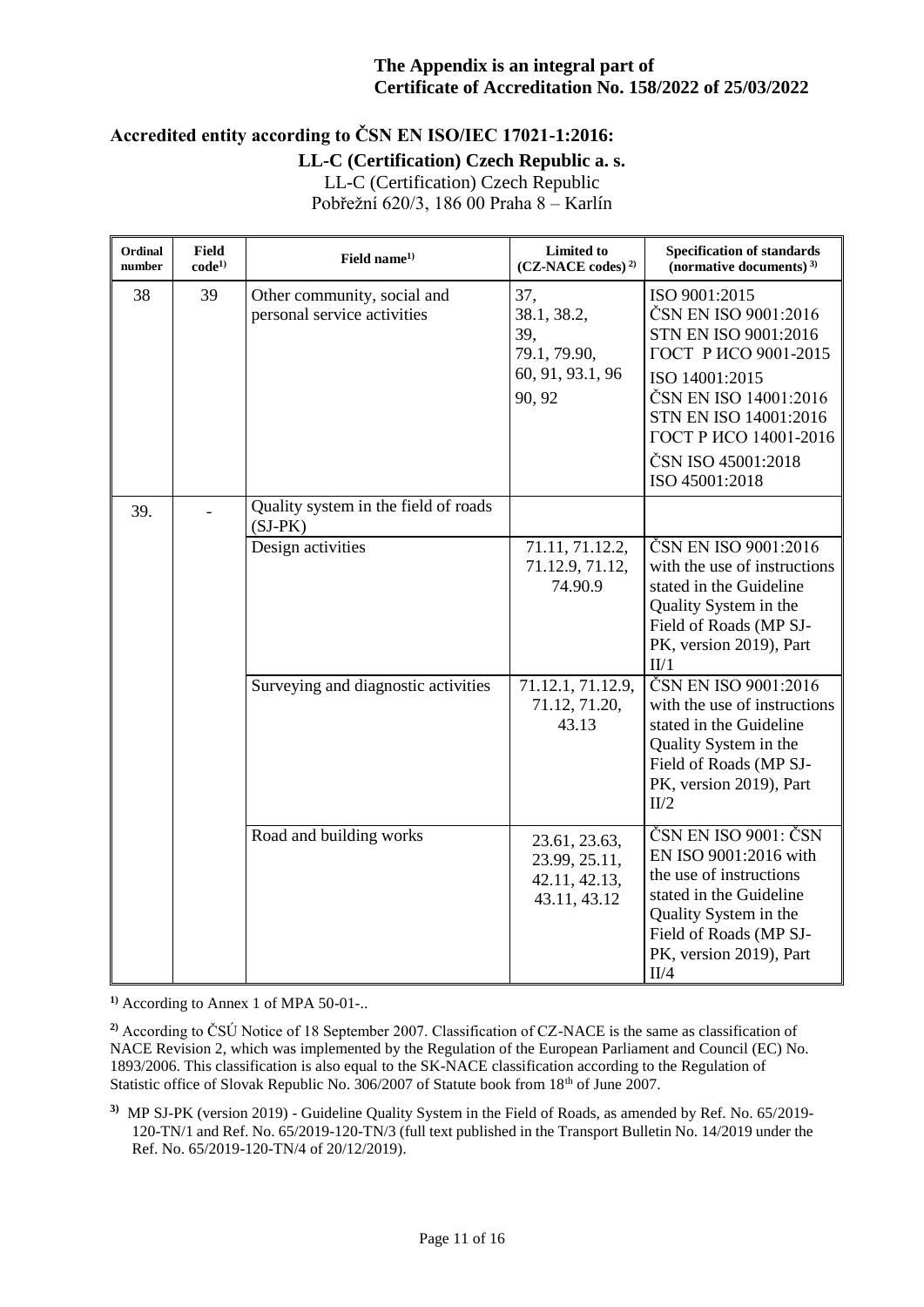# **Accredited entity according to ČSN EN ISO/IEC 17021-1:2016:**

**LL-C (Certification) Czech Republic a. s.**

LL-C (Certification) Czech Republic

Pobřežní 620/3, 186 00 Praha 8 – Karlín

#### **Certification of Information Security Management Systems**

Certification body for Information Security Management Systems certification fulfils the requirements of ČSN EN ISO/IEC 17021:2016 in connection with ČSN ISO/IEC 27006:2021

| Ordinal | Field       | Field name <sup>1)</sup>                                           | <b>Limited to</b>     | <b>Specification of standards</b>                                        |
|---------|-------------|--------------------------------------------------------------------|-----------------------|--------------------------------------------------------------------------|
| number  | $code^{1)}$ |                                                                    | $(CZ-NACE codes)^{2}$ | (normative documents)                                                    |
|         | $---$       | Certification of Information<br><b>Security Management Systems</b> | ---                   | CSN EN ISO/IEC 27001:2014<br>ISO/IEC 27001:2013<br>EN ISO/IEC 27001:2017 |

**1)** According to Annex 1 of MPA 50-01-..

**2)** According to ČSÚ Notice of 18 September 2007. Classification of CZ-NACE is the same as classification of NACE Revision 2, which was implemented by the Regulation of the European Parliament and Council (EC) No. 1893/2006. This classification is also equal to the SK-NACE classification according to the Regulation of Statistic office of Slovak Republic No. 306/2007 of 18th June 2007.

#### **Certification of food safety management systems**

Certification body for food safety management systems certification fulfils the requirements of ČSN EN ISO/IEC 17021-1:2016 in connection with ČSN P ISO/TS 22003:2014

| Ordinal<br>number | Cluster <sup>4</sup>           | Category name <sup>4)</sup>   | Subcategory name <sup>4)</sup>                                                     | <b>Specification of standards</b><br>(normative documents)   |
|-------------------|--------------------------------|-------------------------------|------------------------------------------------------------------------------------|--------------------------------------------------------------|
| 1                 | Farming                        | A Farming of<br>Animals       | AI Farming of Animals for<br>Meat/Milk/<br>Eggs/Honey                              | ČSN EN ISO 22000:2019<br>EN ISO 22000:2018<br>ISO 22000:2018 |
|                   |                                |                               | <b>AII</b> Farming<br>of fish                                                      |                                                              |
|                   |                                | <b>B</b> Farming of<br>Plants | BI Farming of Plants (other<br>than grains<br>and pulses)                          |                                                              |
|                   |                                |                               | <b>BII</b> Farming of grains<br>and pulses                                         |                                                              |
| $\overline{2}$    | Food and<br>feed<br>processing | C Food<br>Manufacturing       | CI Processing of perishable<br>animal products                                     |                                                              |
|                   |                                |                               | CII Processing of perishable<br>plant products                                     |                                                              |
|                   |                                |                               | $CIII - Processing of$<br>perishable animal and plant<br>products (mixed products) |                                                              |
|                   |                                |                               | CIV Processing of ambient<br>stable products                                       |                                                              |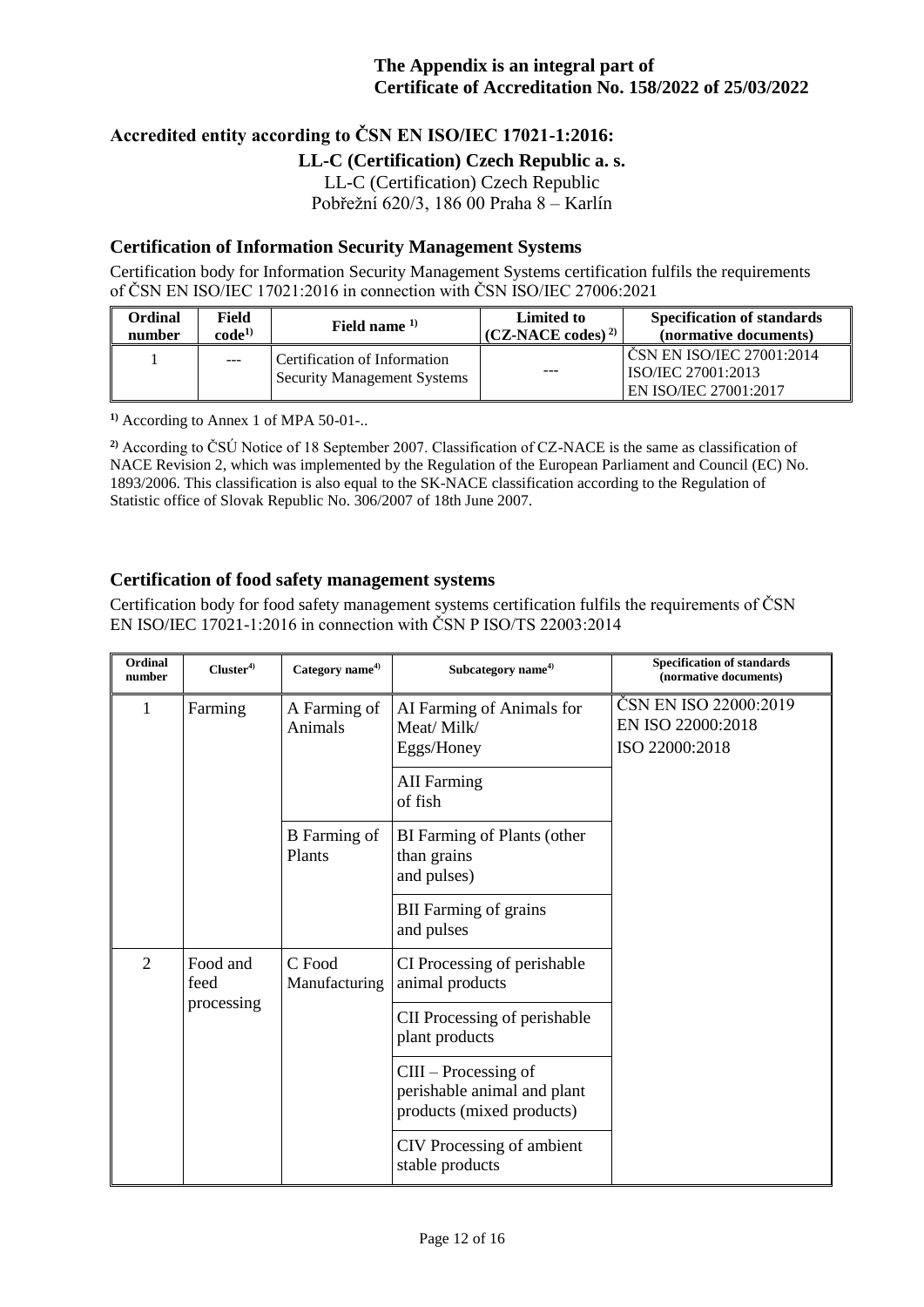# **Accredited entity according to ČSN EN ISO/IEC 17021-1:2016:**

# **LL-C (Certification) Czech Republic a. s.**

LL-C (Certification) Czech Republic Pobřežní 620/3, 186 00 Praha 8 – Karlín

| Ordinal<br>number | Cluster <sup>4</sup>                | Category name <sup>4)</sup>                              | Subcategory name <sup>4)</sup>                                                               | <b>Specification of standards</b><br>(normative documents) |
|-------------------|-------------------------------------|----------------------------------------------------------|----------------------------------------------------------------------------------------------|------------------------------------------------------------|
|                   | D Animal<br>Feed                    | DI Production of Feed                                    | ČSN EN ISO 22000:2019<br>EN ISO 22000:2018                                                   |                                                            |
|                   |                                     | Production                                               | <b>DIIa Production of Pet Food</b><br>(for dogs and cats only)                               | ISO 22000:2018                                             |
|                   |                                     |                                                          | DIIb Production of Pet Food<br>(other than dog and cat food)                                 |                                                            |
| 3                 | Catering                            | E Catering                                               |                                                                                              |                                                            |
| $\overline{4}$    | Retail,<br>transport<br>and storage | F Distribution                                           | FI Retail / Wholesale<br>FII Food Broking / Trading                                          |                                                            |
|                   |                                     | $G -$ Provision<br>of Transport<br>and Storage           | GI Provision of Transport and<br><b>Storage Services for</b><br>Perishable Food and Feed     |                                                            |
|                   |                                     | <b>Services</b>                                          | G II – Provision of Transport<br>and Storage Services for<br>Ambient Stable Food and<br>Feed |                                                            |
| 5                 | Auxiliary                           | H Services                                               |                                                                                              |                                                            |
|                   | services                            | I Production of Food Packaging and<br>Packaging Material |                                                                                              |                                                            |
|                   |                                     | J Equipment manufacturing                                |                                                                                              |                                                            |
| 6                 | Biochemistry                        | K Production of (Bio) Chemicals                          |                                                                                              |                                                            |
|                   |                                     | agents)                                                  | Production of (Bio) Chemicals (excluding<br>pesticides, drugs, fertilizers and cleaning      |                                                            |

**4)** According to Annex A to ISO/TS 22003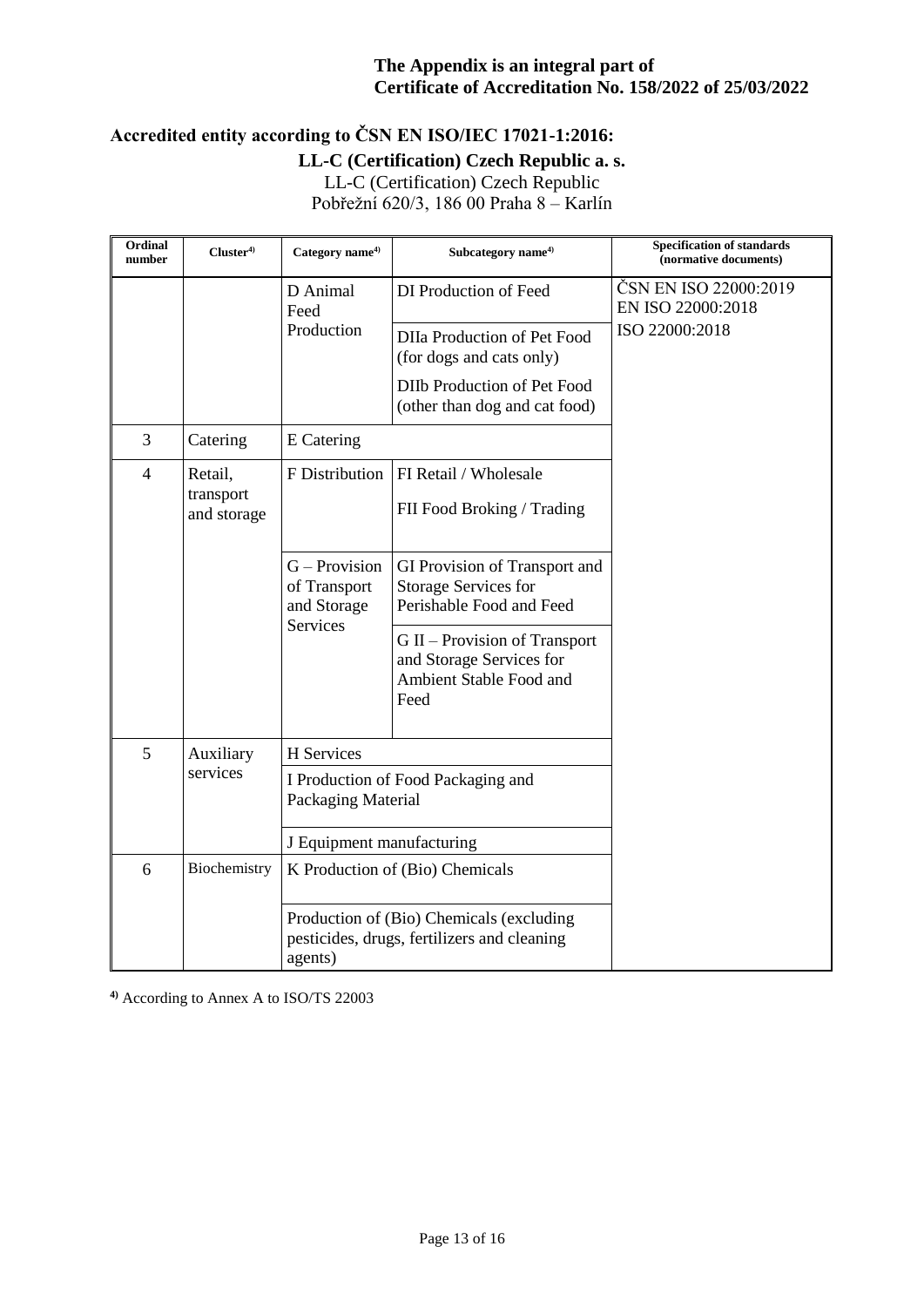# **Accredited entity according to ČSN EN ISO/IEC 17021-1:2016:**

**LL-C (Certification) Czech Republic a. s.**

LL-C (Certification) Czech Republic

Pobřežní 620/3, 186 00 Praha 8 – Karlín

#### **Certification of quality management systems for the provision of medical devices and related services (QMS-MD)**

| Ordinal<br>number | Main Technical Areas / Technical Areas <sup>5)</sup>       | <b>Specification of standards</b><br>(normative documents) |  |
|-------------------|------------------------------------------------------------|------------------------------------------------------------|--|
| 1.                | 1. Non-active medical devices                              | ČSN EN ISO 13485 ed. 2:2016                                |  |
|                   | 1.1. General non-active, non-implantable medical devices   | ISO 13485:2016<br>EN ISO 13485:2016                        |  |
|                   | 1.2. Non-active implants                                   |                                                            |  |
|                   | 1.3. Devices for wound care                                |                                                            |  |
|                   | 1.4. Non-active dental devices and accessories             |                                                            |  |
|                   | 1.5. Non-active medical devices other than specified above |                                                            |  |
| 2.                | 2. Active (non-implantable) medical devices                | ČSN EN ISO 13485 ed. 2:2016                                |  |
|                   | 2.1. General active medical devices                        | ISO 13485:2016                                             |  |
|                   | 2.2. Devices for imaging                                   | EN ISO 13485:2016                                          |  |
|                   | 2.3. Monitoring devices                                    |                                                            |  |
|                   | 2.4. Devices for radiation therapy and thermo therapy      |                                                            |  |
|                   | 2.5. Active (non-implantable) medical devices other than   |                                                            |  |
|                   | specified above                                            |                                                            |  |
| 3.                | 4. In Vitro Diagnostic Medical Devices (IVD)               | ČSN EN ISO 13485 ed. 2:2016                                |  |
|                   | 4.1 Reagents and reagent products, calibrators and control | ISO 13485:2016                                             |  |
|                   | materials for:                                             | EN ISO 13485:2016                                          |  |
|                   | 4.1.1 Clinical chemistry                                   |                                                            |  |
|                   | 4.1.2 .Immunochemistry (immunology)                        |                                                            |  |
|                   | 4.1.3 Haematology / haemostasis / immunohaematology        |                                                            |  |
|                   | 4.1.4 Microbiology                                         |                                                            |  |
|                   | 4.1.5 Infectious immunology                                |                                                            |  |
|                   | 4.1.6 Histology / cytology                                 |                                                            |  |
|                   | 4.1.7 Genetic testing                                      |                                                            |  |
|                   | 4.2 In Vitro diagnostic instruments and software           |                                                            |  |
|                   | 4.2.1 IVD medical devices other than specified above       |                                                            |  |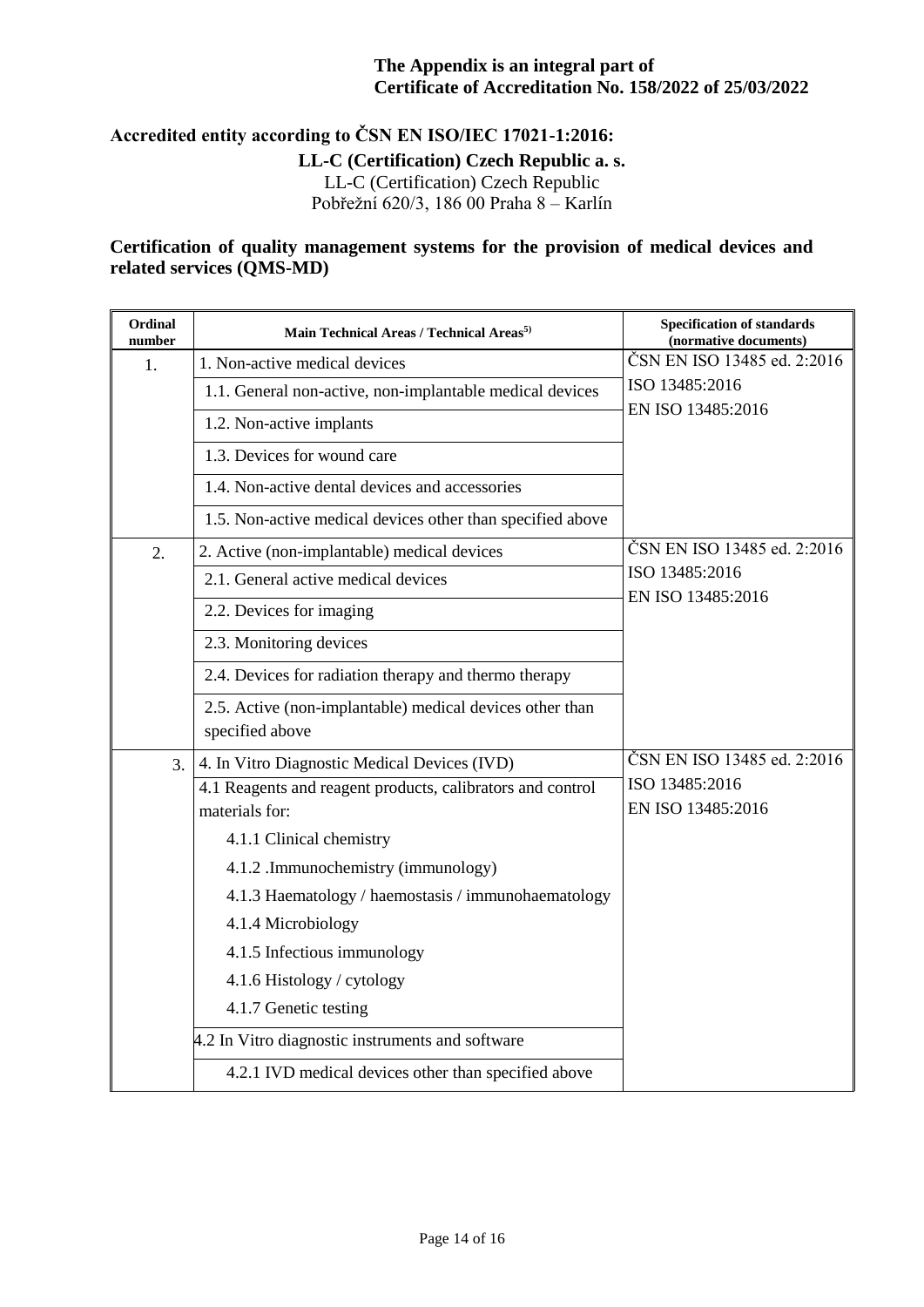# **Accredited entity according to ČSN EN ISO/IEC 17021-1:2016:**

### **LL-C (Certification) Czech Republic a. s.**

LL-C (Certification) Czech Republic

Pobřežní 620/3, 186 00 Praha 8 – Karlín

| Ordinal<br>number | Main Technical Areas / Technical Areas <sup>5)</sup>              | <b>Specification of standards</b><br>(normative documents)         |  |
|-------------------|-------------------------------------------------------------------|--------------------------------------------------------------------|--|
| $\overline{4}$ .  | 5. Sterilization methods for medical devices:                     | ČSN EN ISO 13485 ed. 2:2016                                        |  |
|                   | 5.1 Ethylene oxide gas sterilization (EOG)                        | ISO 13485:2016<br>EN ISO 13485:2016                                |  |
|                   | 5.2 Moist heat                                                    |                                                                    |  |
|                   | 5.3 Aseptic processing                                            |                                                                    |  |
|                   | 5.4 Radiation sterilization (e.g. gamma, x-ray, electron<br>beam) |                                                                    |  |
|                   | 5.5 Low temperature steam and formaldehyde sterilization          |                                                                    |  |
|                   | 5.6 Dry heat sterilization                                        |                                                                    |  |
|                   | 5.7 Hydrogen peroxide sterilization                               |                                                                    |  |
|                   | 5.8 Sterilization methods other than those listed above           |                                                                    |  |
| $\overline{5}$ .  | 7. Parts or services                                              | ČSN EN ISO 13485 ed. 2:2016<br>ISO 13485:2016<br>EN ISO 13485:2016 |  |
|                   | 7.1 Raw materials                                                 |                                                                    |  |
|                   | 7.2 Components                                                    |                                                                    |  |
|                   | 7.3 Subassemblies                                                 |                                                                    |  |
|                   | 7.4 Calibration services                                          |                                                                    |  |
|                   | 7.5 Distribution services                                         |                                                                    |  |
|                   | 7.6 Maintenance                                                   |                                                                    |  |
|                   | 7.7 Transportation services                                       |                                                                    |  |
|                   | 7.8 Other services                                                |                                                                    |  |

**5)** According to Annex 1 Scope of Accreditation of IAF MD 8